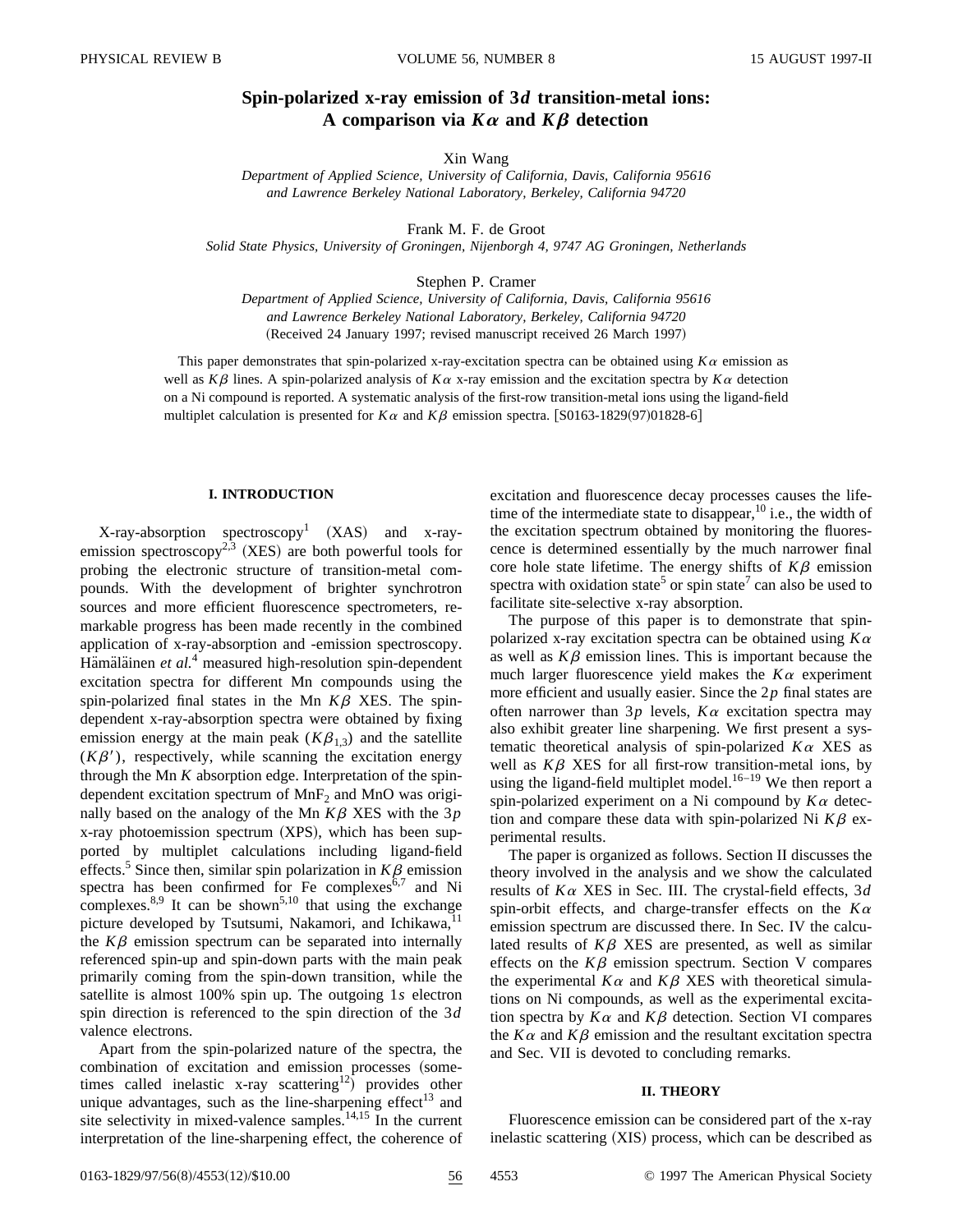a coherent second-order optical process in the Kramers-Heisenberg equation.<sup>12</sup> By using a dipole approximation and averaging over all angles, the cross section of XIS can be described by

$$
I(\omega,\omega') = L_{np}(\omega,\omega')G_E \sum_{np} \left| \sum_{1s} \left| \frac{\langle np | r_q | 1s \rangle \langle 1s | r_q | \epsilon \rangle}{\omega - E_{1s} - \Gamma_{1s}} \right|^2, \right|
$$
(1)

where  $\omega, \omega'$  represent the excitation and the emission photon energies,  $L_{np}$  is the 1*s* hole, and  $G_E$  is the experimental Gaussian broadening.

When the intermediate state broadening is larger than or of the same order as the energy separation between the intermediate states, as in the case of  $L$  emission of rare-earth<sup>20</sup> and transition-metal ions, $21$  relaxation between different states can occur and the interference effects between x-rayabsorption and -emission processes are very important, as argued by Carra, Fabrizio, and Thole<sup>20</sup> and de Groot.<sup>21</sup> A similar effect has also been reported in *K* emission of light elements such as  $C^{22}$  In the case of transition-metal *K* emission, however, since there is only one 1*s* intermediate core state (per spin) and the  $1s3d$  exchange interaction is extremely weak, it is a good approximation to use the absorption-followed-by-emission two-step model by multiplying the 1*s* x-ray-absorption cross section with the emission cross section. When the excitation energy is far above the absorption edge,  $K\alpha$  and  $K\beta$  XES can be described by the ligand-field multiplet model, where the absorption process only contributes to the emission spectrum as a proportionality factor. This approach is limited for ionic systems, where configuration interactions in the intermediate state can be neglected. For covalent systems, a coherent second-order model gives a more accurate description when relaxation in the intermediate state can occur. This is not discussed in this paper.

In describing the ligand-field multiplet model, we start from an atomic model.<sup>23</sup> The ground state of a 3*d* transitionmetal ion can be described as a  $3d^n$  configuration. When a 1*s* electron is excited to the continuum, the  $K\alpha$  emission spectrum can be calculated from the dipole transition matrix element for  $1s^13d^n \rightarrow 2p^53d^n$  transitions and the  $K\beta$  emission can be simulated by  $1s^13d^n \rightarrow 3p^53d^n$  calculations. In the calculations, the energy levels of the fluorescent initialstate and final-state multiplets are calculated first and the spectrum is simulated by evaluating the dipole transition matrix elements.

The Hamiltonian used for calculating the wave functions is given by

$$
H = \varepsilon_d n_d + U_{dd} n_d n_d + \varepsilon_p n_p + \varepsilon_{1s} n_{1s} + H_{\text{multiplet}} + H_{\text{CF}},
$$
\n(2)

where the  $\varepsilon_d$  represents the 3*d* energy state of transitionmetal ions,  $U_{dd}$  is the Coulomb interaction between 3*d* electrons, and  $\varepsilon_{1s}$  and  $\varepsilon_p$  are the energy levels of the 1*s* initial core state and final  $np (n=2 \text{ for } K\alpha \text{ and } n=3 \text{ for } K\beta)$  core hole states, respectively.  $H_{\text{multiplet}}$  includes the multiplet couplings originating from the multipole terms of the 3*d*-3*d* interaction, the 1*s*-3*d* interaction, and the *np*-3*d* interaction, as well as the corresponding  $np$  spin-orbit couplings.  $H_{CF}$ represents the crystal-field effects.

We did not use the Anderson impurity model<sup>24</sup> in our Hamiltonian, that is, we did not include the interatomic hybridization between the metal 3*d* states and the ligand *p* states (charge-transfer effects). In principle, charge-transfer effects are very important in the 1*s* electron excitation process. When including the transfer of an electron from the ligand *p* states to the metal 3*d* states, the ground state is described as  $3d^n + 3d^{n+1}L$ , where *L* represents a ligand hole state with an energy at  $\varepsilon_{3d} - \varepsilon_{2p}$ , where  $\varepsilon_{2p}$  is the energy of the ligand  $2p$  state. After a 1*s* core hole is created, the initial state (for fluorescence) may be predominantly  $1s^13d^{n+1}L$  in character<sup>25</sup> because the energy difference  $\varepsilon_{3d} - \varepsilon_{2p}$  is decreased or even negative. Therefore, this electronic configuration is stabilized, as discovered by XPS studies.<sup>26</sup> However, the symmetry of the fluorescence initial state is still given by that of the  $1s<sup>1</sup>3d<sup>n</sup>$  configuration, i.e., the symmetry is determined by the ''original'' valency of the transitionmetal ion even though the configuration is dominated by  $1s^13d^{n+1}L$ . Also, in the fluorescence process, the chargetransfer effect is not as important since the 1*s* core hole potential is similar to the 2*p* (3*p*) core potential and the relative energy positions of the valence states do not change. Because the shape of the emission spectrum is more sensitive to the symmetry of the state than to the electronic configuration, we still use the one-electron configuration symmetry originating from the ground state  $3d^n$  to simulate the fluorescence process  $1s^13d^n \rightarrow (n)p^53d^n$ . Charge-transfer effects are examined later using a specific example.

The atomic multiplet terms in the fluorescence initial state consist of the 3*d*-3*d* Coulomb interaction and the 1*s*-3*d* exchange interaction. When the 3*d* spin-orbit interaction is neglected, all states with the same angular symmetry are degenerate because the spin itself does not influence the energy. In the final state, there are terms related to 3*d* valence electrons coupled with the 2*p* (3*p*) core hole in the  $K\alpha$  (*K* $\beta$ ) emission process. 2*p*-3*d* and 3*p*-3*d* Coulomb and exchange interactions are both important two-electron integrals that can be calculated explicitly in the ligand-field multiplet model as well as the corresponding spin-orbit couplings.

The last ingredient of the ligand-field multiplet model is the introduction of the effects of neighboring atoms as the crystal field  $H_{CF}$  in both the initial state and final state. In terms of group theory, the crystal-field effects reduce the symmetry from  $O(3)$  to  $O_h$  in a cubic field. The  $O(3)$ - $O_h$ branching rule<sup>27</sup> is used to project the spherical  $O(3)$  multiplets into the  $O_h$  symmetry.

In an octahedral environment, the symmetry and strength of surrounding ligands split the 3*d* orbitals of the transitionmetal ions, while the *s* and *p* orbitals remain unsplit. The 3*d* orbitals are split into  $E$  and  $T_{2g}$  characters, with an energy difference denoted as the ligand-field strength 10*Dq*. For a small crystal field, the initial state originates from the atomic ground state, which is a high-spin state according to Hund's rule. The energy level of the ground state with a crystal field is given by the Tanabe-Sugano diagram. $28$  The initial state could change character from high spin to low spin when the ligand field is strong enough. The final state is also split or shifted by the crystal field. The change of the initial state from high spin to low spin results in a different set of final states that can be reached and therefore both the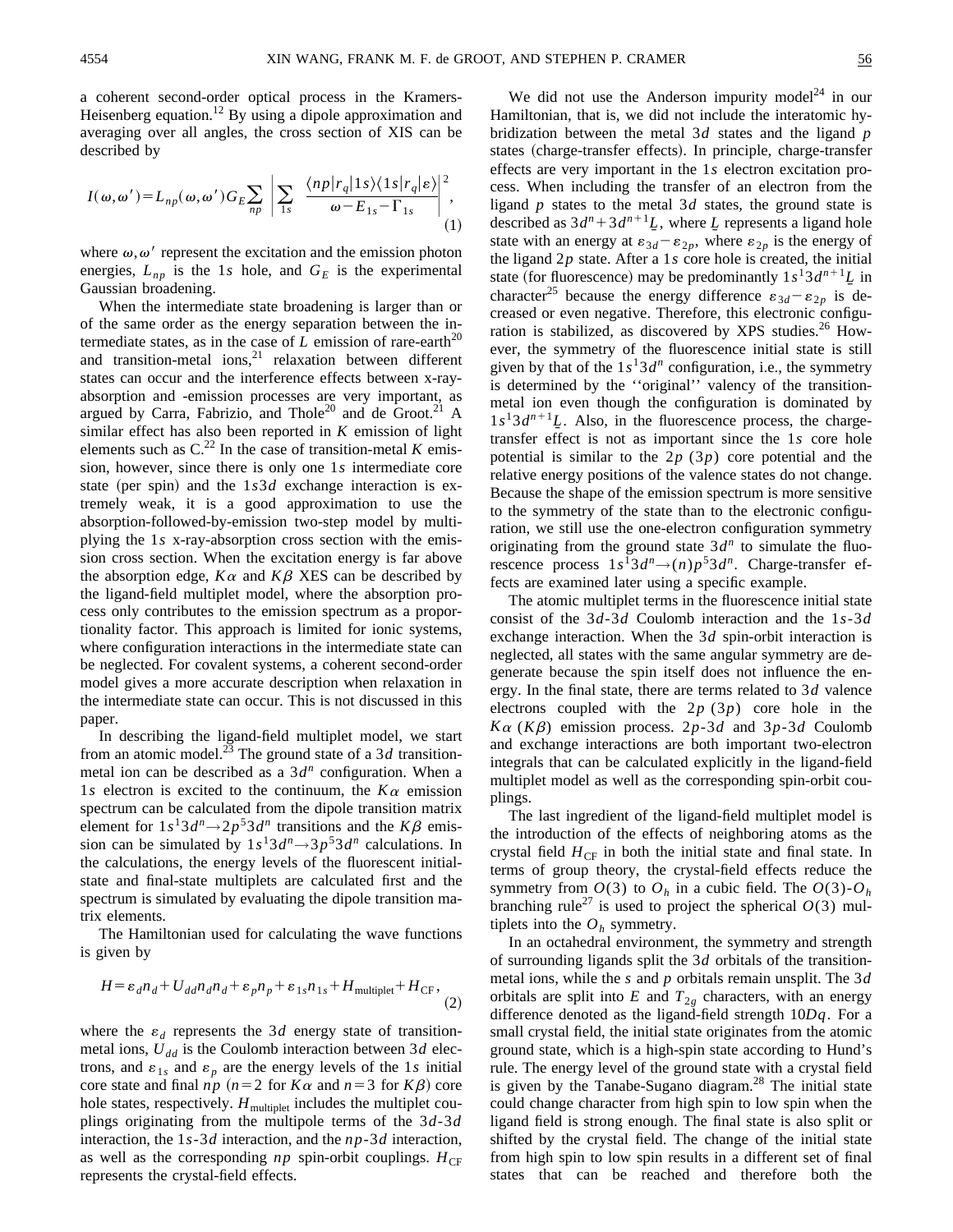spectrum shape and the spin-polarization character change with the ligand field. The dipole transition operator is not split in  $O_h$  symmetry.

#### **III.** *K*<sup>a</sup> **XES RESULTS**

Calculations were performed using the chain of groups approach developed by Butler,<sup>27</sup> with a program adapted by Thole and co-workers.<sup>16–19</sup> This approach starts with the calculation of the reduced matrix elements of the necessary operators in the spherical group using the Cowan atomic multiplet program.<sup>23</sup> Octahedral symmetry was used in all cases to simulate the surrounding effects with  $10Dq = 0.9$  eV. Since the 1*s*-3*d* exchange integral is only used to correlate up and down spins, the smallest possible value of 0.001 eV was taken in the calculation. The Slater integrals were scaled down to 70% of their Hartree-Fock values to account for covalency. The initial-state 3*d* spin-orbit coupling is neglected for the moment for clarity.

The calculated spectra have to be broadened to compare with experimental data. The broadenings besides the experimental one include the lifetime of 1*s* and *np* core holes, covalency, and vibrations. The 1*s* core hole broadening is in general larger than that of the *np* core hole. For the final state in  $K\alpha$ , the lifetime of different  $2p$  multiplets should be almost a constant, $29$  except the Coster-Kronig decay of  $2p_{1/2}$  which makes  $K\alpha 1$  broadening smaller than that of  $K\alpha$ 2. For  $K\beta$ , however, the lifetime of different 3*p* multiplets is term dependent due to 3*p*3*d*3*d* super Coster-Kronig decay, as reported in the analysis of  $3p$  XPS of NiCl<sub>2</sub> (Ref. 30) and in the simulation of Mn  $K\beta$  emission.<sup>31</sup> In principle, each 3*p* final state should have a different lifetime broadening. Because there are hundreds of final states in the calculation, it is difficult to solve this problem quantitatively. In general, the lifetime broadening increases with the increase of the binding energy, therefore the satellite  $K\beta'$  should have a much broader feature than the main peak  $K\beta$ .

Covalency can also influence the intrinsic broadening. Ionic compounds in general show sharper emission features than covalent compounds. When taking into account the hybridization of the metal 3*d* and ligand 2*p* orbitals, the charge transferred intermediate state  $1s^13d^{n+1}$ *L* with the same symmetry of  $1s<sup>1</sup>3d<sup>n</sup>$  should dominate the state character, although it may not have the lowest energy. Relaxation to a lower state is possible, which may give an additional broadening. Also the final-state interaction with the core hole will be effected. All these broadening effects including different final-state lifetimes are approximated by a single Lorentzian function in our calculation, which is then convoluted with a Gaussian function for experimental broadening. This approach limits a direct comparison between the calculation results with emission spectra for specific compounds since specific-site symmetry, ligand-field strength, and broadening factors should be used for a more accurate simulation. Still, the trend of the spin-polarized character in the first-row transition-metal ions remains intact. For illustration purposes, broadening parameters of 0.6 eV [full width at half maximum (FWHM)] are used for the 1*s* and 2*p* core hole widths for the Lorentzian and  $0.5$  eV (FWHM) for the Gaussian for instrumental broadening.

#### **A. Initial state and final state of** *K*<sup>a</sup> **XES**

The ground-state character of all configurations is given as in Refs. 32 and 33, in both spherical and octahedral symmetries without the 3*d* spin-orbit coupling. The 3*d*-3*d* Coulomb interaction  $(F^2, F^4)$  splits the atomic state into multiplet terms via *LS* coupling, where the total momentum *J* is the sum of orbital momentum *L* and spin momentum *S* of the valence electrons, and the ground state in spherical symmetry  $\left[2S+1_L\right]$  is given by Hund's rule. In an octahedral environment, the atomic ground state is projected into cubic symmetry by the branching rules. $27$ 

The fluorescence initial state is then formed by the excitation of a 1*s* electron, where the 1*s*-3*d* exchange interaction  $(G_{s,d})$  further splits the degenerate cubic ground state into a pair of states with high-spin symmetry  $[2S+2L]$  and low-spin symmetry  $\lceil {}^{2S}L \rceil$ . The spin-polarized components in  $K\alpha$  XES can be constructed from the high-spin and low-spin symmetries of the fluorescence initial state. For a *d<sup>n</sup>* ion with  $\left[\begin{matrix} 2s+1 \end{matrix} \right]$  character, the excitation of a 1*s* electron is related to  $\lceil 2S+2L \rceil$  and  $\lceil 2S\rfloor$  symmetries. The  $\lceil 2S\rfloor$  symmetry relates 100% to spin-up transitions, while the  $\int_0^{2S+2} L$  partitions  $(2S+1)/(2S+2)$  to spin-down and  $1/(2S+2)$  to spin-up transitions.  $34,35$  This is because there are as many spin-up electrons as spin-down electrons in the core level. Thus the spin-up spectrum is constructed from  $\lceil {}^{2S}L \rceil$  $+[1/(2S+2)][^{2S+2}L]$  and the spin-down spectrum from  $[(2S+1)/(2S+2)][^{2S+2}L]$ , keeping the intensity of spin up and spin down equal.

The definition of our spin-up and spin-down spectra here is somewhat different from previous ones (see, e.g., Refs.)  $4-7$ ), where the spin-up and spin-down intensities were directly related to  $\left[\begin{array}{c} 2sL \end{array}\right]$  and  $\left[\begin{array}{c} 2s+2L \end{array}\right]$  symmetries and the intensity ratio of spin up and spin down was  $S:(S+1)$ . In a careful analysis, it can be shown<sup>36</sup> that the substrate  $m_i$  $= -(L+S+\frac{1}{2})$  in  $\left[\begin{matrix} 2S+2 \end{matrix} L\right]$  symmetry is actually constructed from the spin-up 1*s* state instead of the spin-down state. Therefore, there is always one state in  $[2S+2L]$  symmetry with spin-up character, which keeps the intensity ratio equal. This is the same as what is found in  $XPS$ , where the spin-up character is found to be related to one state of highspin symmetry  $\lceil 2S+2L \rceil$ .

When the ligand field is strong enough, the initial-state character changes from high spin to low spin for  $d^4$ ,  $d^5$ ,  $d^6$ , and  $d^7$  configurations in octahedral symmetry. All lowspin symmetries can also form spin-up and spin-down states except  $^{1}A_{1}$  for low-spin  $d^{6}$ . In this case, since both the spin and orbital moments are zero, the spin-up and spin-down states are degenerate as no exchange interaction takes place.

The Hartree-Fock values of the Slater integrals and the spin-orbit couplings in the final states of  $K\alpha$  and  $K\beta$  are shown in Table I. The final state of  $K\alpha$  is identical to the final state of the  $L_{2,3}$  absorption edge with one less electron.<sup>38</sup> For example, the values of  $\overline{F}^2$ ,  $F^4$ ,  $F_{p,d}$ ,  $G^1$ ,  $G^3$ ,  $\xi(2p)$ , and  $\xi(3d)$  of the Ti<sup>2+</sup> final state in  $K\alpha$  XES are exactly the same as that of the  $Ti^{3+}$  final state in  $L_{2,3}$  XAS. Although the creation of a 1*s* core hole only affects the electronic state as one more ''formal charge,'' the spectrum shape of  $K\alpha$  XES is quite different from  $L_{2,3}$  XAS because of the totally different transition matrix elements. The transition can be described as  $2p_{3/2} \rightarrow 3d$ ,1*s* and  $2p_{1/2} \rightarrow 3d$ ,1*s*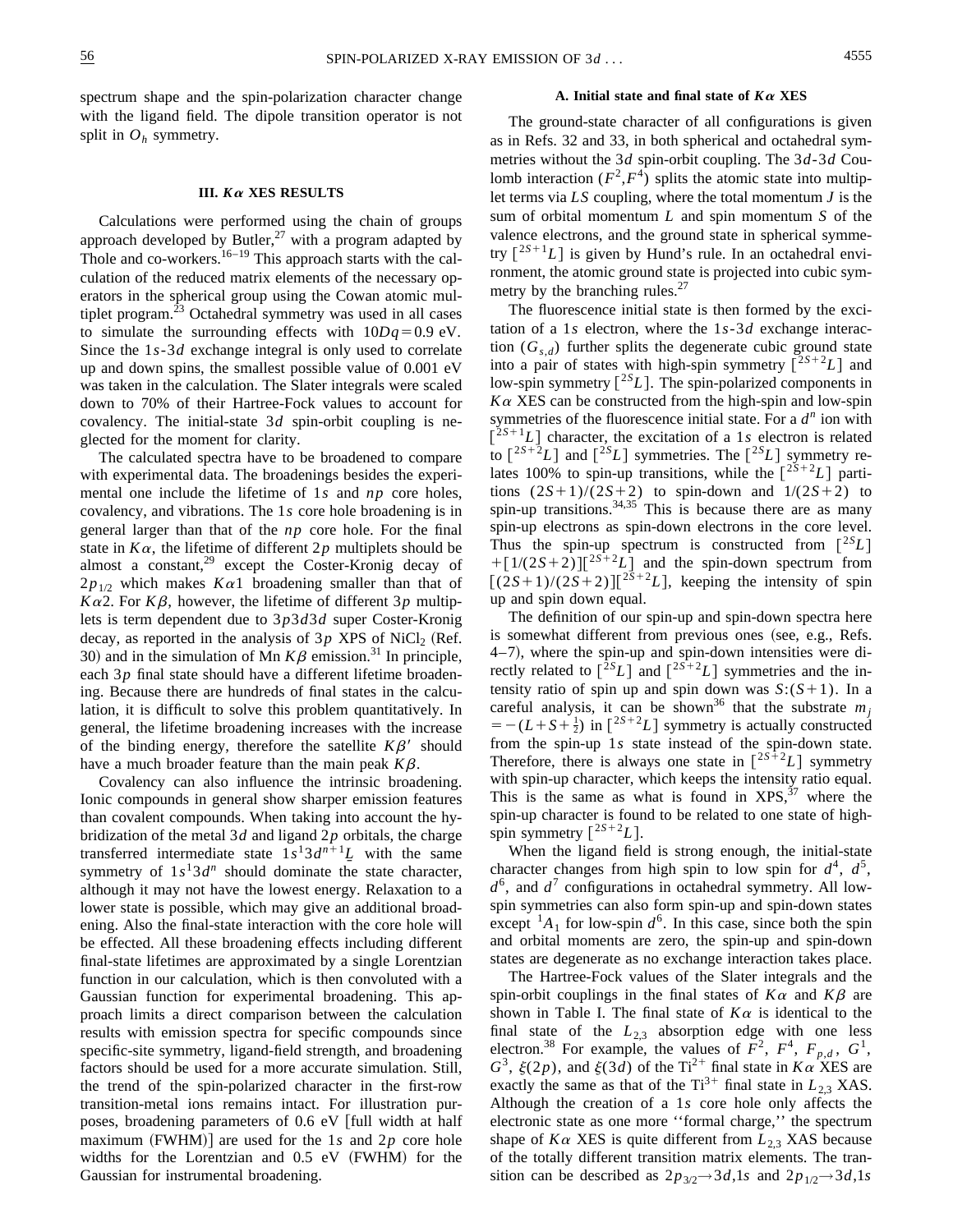| $d^N$ |                  | Ion                  | $F^2(K\alpha)$ | $(K\beta)$           | $F^4(K\alpha)$ | $(K\beta)$          | $F_{p,d}(K\alpha)$ |                     | $(K\beta)$ |
|-------|------------------|----------------------|----------------|----------------------|----------------|---------------------|--------------------|---------------------|------------|
| $d^1$ |                  | $Sc^{2+}$            | 0.000          | 0.000                | 0.000          | 0.000               | 5.096              |                     | 9.693      |
| $d^2$ |                  | $Ti2+$               | 10.343         | 9.546                | 6.499          | 5.946               | 5.581              |                     | 10.395     |
| $d^3$ |                  | $V^{2+}$             | 10.974         | 10.199               | 6.888          | 6.400               | 6.057              |                     | 11.075     |
| $d^4$ |                  | $Cr^{2+}$            | 11.596         | 10.839               | 7.270          | 6.794               | 6.526              |                     | 11.743     |
| $d^5$ |                  | $Mn^{2+}$            | 12.210         | 11.469               | 7.649          | 7.182               | 6.988              |                     | 12.400     |
| $d^6$ |                  | $\text{Fe}^{2+}$     | 12.818         | 12.091               | 8.023          | 7.565               | 7.446              |                     | 13.050     |
| $d^7$ |                  | $Co2+$               | 13.422         | 12.706               | 8.395          | 7.944               | 7.900              |                     | 13.694     |
| $d^8$ |                  | $Ni2+$               | 14.022         | 13.317               | 8.764          | 8.320               | 8.350              |                     | 14.333     |
| $d^9$ |                  | $Cu^{2+}$            | 0.000          | 0.000                | 0.000          | 0.000               | 8.797              |                     | 14.968     |
| $d^N$ | Ion              | $G_{n,d}^1(K\alpha)$ | $(K\beta)$     | $G_{p,d}^3(K\alpha)$ | $(K\beta)$     | $\xi_{2p}(K\alpha)$ | $(K\beta)$         | $\xi_{3d}(K\alpha)$ | $(K\beta)$ |
| $d^1$ | $Sc^{2+}$        | 3.585                | 12.128         | 2.036                | 7.369          | 3.032               | 0.320              | 0.020               | 0.014      |
| $d^2$ | $Ti2+$           | 3.991                | 12.976         | 2.268                | 7.891          | 3.776               | 0.410              | 0.027               | 0.020      |
| $d^3$ | $V^{2+}$         | 4.392                | 13.799         | 2.496                | 8.394          | 4.649               | 0.519              | 0.036               | 0.027      |
| $d^4$ | $Cr^{2+}$        | 4.788                | 14.603         | 2.722                | 8.890          | 5.667               | 0.646              | 0.047               | 0.036      |
| $d^5$ | $Mn^{2+}$        | 5.179                | 15.395         | 2.945                | 9.376          | 6.845               | 0.795              | 0.059               | 0.047      |
| $d^6$ | $\text{Fe}^{2+}$ | 5.566                | 16.176         | 3.166                | 9.854          | 8.199               | 0.969              | 0.074               | 0.052      |
| $d^7$ | $Co2+$           | 5.941                | 16.949         | 3.386                | 10.328         | 9.746               | 1.168              | 0.092               | 0.075      |
| $d^8$ | $Ni2+$           | 6.332                | 17.716         | 3.603                | 10.798         | 11.506              | 1.397              | 0.112               | 0.092      |
| $d^9$ | $Cu^{2+}$        | 6.712                | 18.479         | 3.820                | 11.264         | 13.496              | 1.658              | 0.135               | 0.113      |

TABLE I. *Ab initio* values (in eV) of the parameters in the Hartree-Fock calculations for the final states of  $K\alpha$  and  $K\beta$  XES.

for  $L_3$ , $K\alpha_1$  and  $L_2$ , $K\alpha_2$ , respectively. Thus different transitions control the transition intensity despite the identical final states, and different branching ratios can be created. The 1*s* core hole lifetime also contributes to the width of the emission spectra, causing much broader features than those found in the absorption spectra.

## **B.** *K*<sup>a</sup> **emission spectra**

The calculated spin-polarized  $K\alpha$  emission spectra of first-row transition-metal ions are presented in Fig. 1. The spin-up and spin-down spectra are constructed as previously described. The total fluorescence spectrum is the sum of spin-up and spin-down spectra. The  $K\alpha$ 1 peaks are aligned at a common energy for comparison. The degeneracy of the



FIG. 1. Theoretical spin-polarized  $K\alpha$  x-ray-emission spectra of first-row transition-metal ions using the ligand-field multiplet calculation in  $O_h$  symmetry. Plotted in the left panel are spin-down (solid line) and spin-up spectra (dotted line). For visual clarity, the total fluorescence spectra (spin down plus spin up) are omitted. All Slater integrals are reduced to 70% of their Hartree-Fock values.  $10Dq$  is 0.9 eV in all cases and 3*d* spin-orbit coupling is neglected. Broadening parameters used are 0.6 eV Lorentzian (FWHM) and 0.5 eV Gaussian (FWHM). The difference spectra of spin down and spin up are shown in the right panel.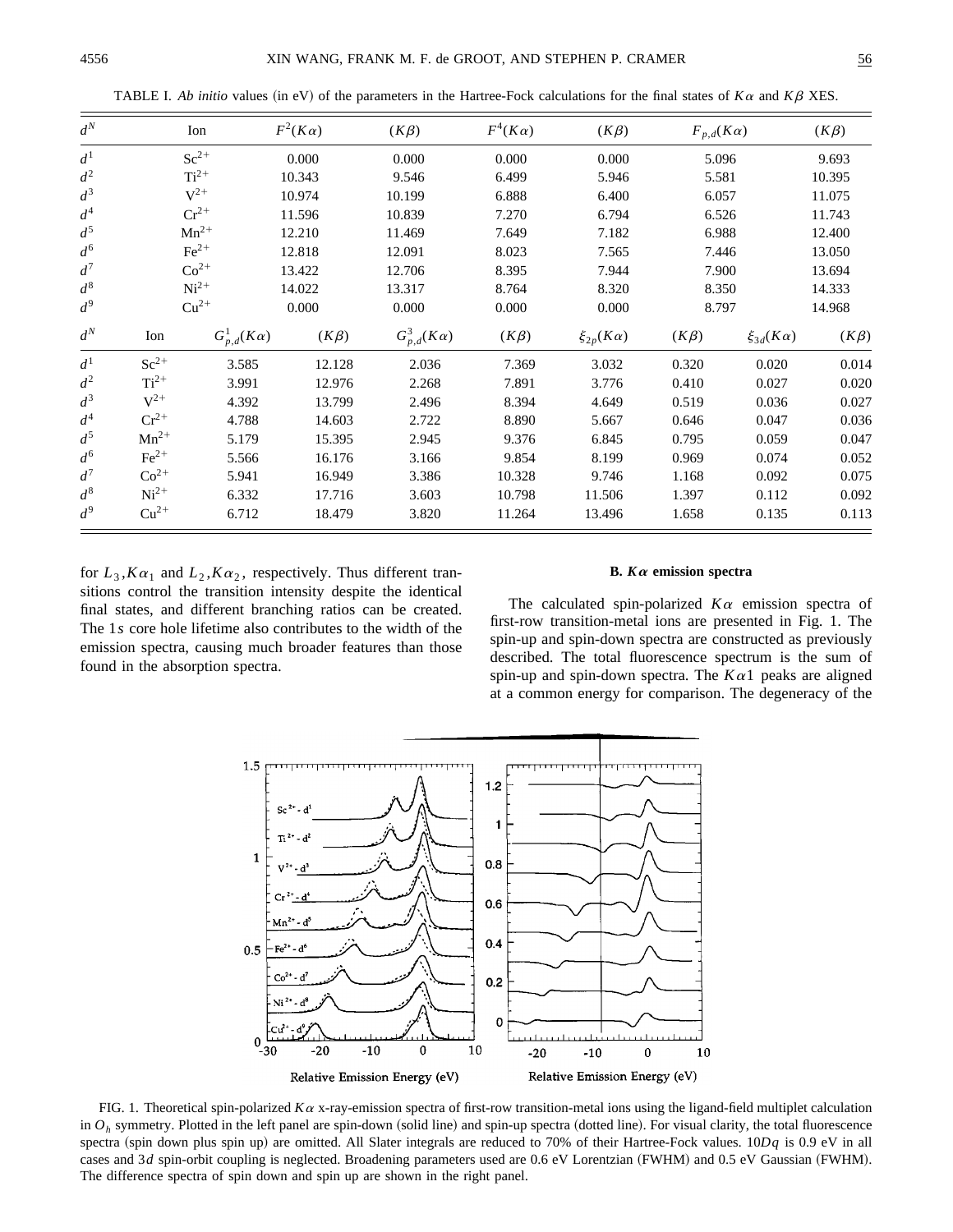intensity normalization. Since the 2*p* spin-orbit coupling increases with atomic number, the splitting between  $K\alpha_1$  and  $K\alpha$ 2 increases from Sc<sup>2+</sup> to Cu<sup>2+</sup>. For each configuration, the spin-down character is stronger in  $K\alpha$ 1, while the spin-up character is stronger in  $K\alpha$ 2, shown as positive and negative signs in the difference spectrum in the right panel. The spin-down spectrum is favorable on the high-energy shoulder of  $K\alpha 1$ , while the spin-up spectrum is at the lower energy shoulder of  $K\alpha$ 2. In the most favorable  $d^5$  case, there is 75% of spin-down character at 1 eV higher energy from the  $K\alpha$ 1 peak and a 65% spin-up component at the  $K\alpha$ 2 peak.

For  $d^1$  and  $d^9$  systems, the spin selectivity is very small. For all other systems, though most spin polarization is on  $K\alpha$ 1, spin-polarized excitation experiments by  $K\alpha$  detection should be possible because of the two prominent peaks. For example, a spin-dependent excitation spectrum can be obtained by detecting at 1 eV the higher-energy shoulder of  $K\alpha$ 1 and the lower-energy shoulder of  $K\alpha$ 2 separately and then extracting the pure spin-up and spin-down components by using the spin-selective coefficients.

#### **C. Crystal-field effects**

Figure 2 shows the crystal-field effects for (a)  $d^4$  Cr<sup>2+</sup>, (b)  $d^5$  Mn<sup>2+</sup>, (c)  $d^6$  Fe<sup>2+</sup>, and (d)  $d^7$  Co<sup>2+</sup> configurations on the  $K\alpha$  emission spectrum. In general, the spin polarization decreases with the increase of crystal-field strength. When the initial state changes from high spin to low spin, there are sudden changes in the spin character as well: the spin polarization becomes very small in the low-spin state. For example, the spin-up character becomes much stronger in  $K\alpha$ 1 and shifts to 1 eV higher energy for  $Cr^{2+}$  when  $10Dq$  reaches 2.7 eV; for Mn<sup>2+</sup>, the spin-down spectrum shifts to 1 eV lower energy at  $10Dq=2.85$  eV and the spin-up spectrum is as strong as the spin-down one, which makes the spin selection of a pure component more difficult. For Fe<sup>2+</sup>, there is 60% spin selectivity at the  $K\alpha$ 1 peak when  $10Dq$  is below 2.1 eV and the spin-up and spin-down spectra are degenerate when 10*Dq* reaches 2.1 eV. For  $Co<sup>2+</sup>$ , the transition happens at  $10Dq = 2.4$  eV, with almost no spin polarization on both  $K\alpha$ 1 and  $K\alpha$ 2 when the lowspin state is reached.

Apart from the changes of spin-polarization character, the total fluorescence spectrum shape is not very sensitive to the crystal field and there are no dramatic branching ratio<sup>39</sup> changes from the high-spin to the low-spin state, as observed in  $L_{2,3}$  XAS (Ref. 40) [and also in  $K\beta$  (Ref. 7)]. As discussed in Sec. III A, different transitions are responsible for the different branching ratios. Although the branching ratio of  $K\alpha$  is close to that of  $L_{2,3}$  before the high-spin–low-spin transition (both are  $\frac{2}{3}$  without a multiplet effect), the transition from 2*p* directly to 3*d* orbitals makes the branchings more sensitive to the crystal field than the transition from 2*p* to 1*s*, where the 3*d* electrons can be viewed as ''spectators'' despite the strong 2*p*-3*d* couplings. This can be understood as the origin of the relative insensitivity of crystalfield effects in  $K\alpha$  XES.



FIG. 2. Crystal-field effects on  $K\alpha$  emission spectra in (a)  $d^4$  Cr<sup>2+</sup>, (b)  $d^5$  Mn<sup>2+</sup>, (c)  $d^6$  Fe<sup>2+</sup>, and (d)  $d^7$  Co<sup>2+</sup> configurations. In all cases spin down (solid line) and spin up (dotted line) are plotted. The transition from the high-spin to low-spin state occurs at 2.7, 2.85, 2.1, and 2.4 eV, respectively, from  $d^4$  Cr<sup>2+</sup> to  $d^7$  Co<sup>2+</sup>.

#### **D. 3***d* **spin-orbit effects**

Until now, we did not include the 3*d* spin-orbit coupling in our calculations. When it is included, the symmetry of the fluorescent initial state is more complicated, as the total spin momentum *S* should also be projected from spherical to cubic symmetry as well as angular momentum *L*, to form the overall final state. In some cases, when the unfilled 3*d* states have *E* character, in the first order, the 3*d* spin-orbit effects on the symmetry can be neglected. $41$  For systems such as  $Co<sup>2+</sup>$ , however, it is important to include the 3*d* spin orbit for a complete ground-state description since the unfilled 3*d* orbitals have *T* symmetry and the value of the spin-orbit coupling increases with atomic number.

There are two main changes in the calculation with the inclusion of the 3*d* spin-orbit coupling. First, the ground state is split further, so a different ground-state symmetry is formed. For  $Co^{2+}$ , the ground state  ${}^{4}T_1$  is split into  $E_1$ ,  $E_2$ , and 2*G* when the spin-orbit coupling is included and the degeneracy of 12 states in  ${}^{4}T_1$  is lifted into 2, 2, and 2×4, as  $E_2$  symmetry has the lowest energy. Second, the effective spin value *S* becomes much smaller, changing from  $\frac{3}{2}$  to  $\frac{1}{2}$ , so the transition intensity to  $\left[\begin{smallmatrix} 2S+2 & 1 \end{smallmatrix}\right]$  is 3 times stronger than that to  $[^{2S}L]$  symmetry, increased from a  $\frac{5}{3}$  ratio when the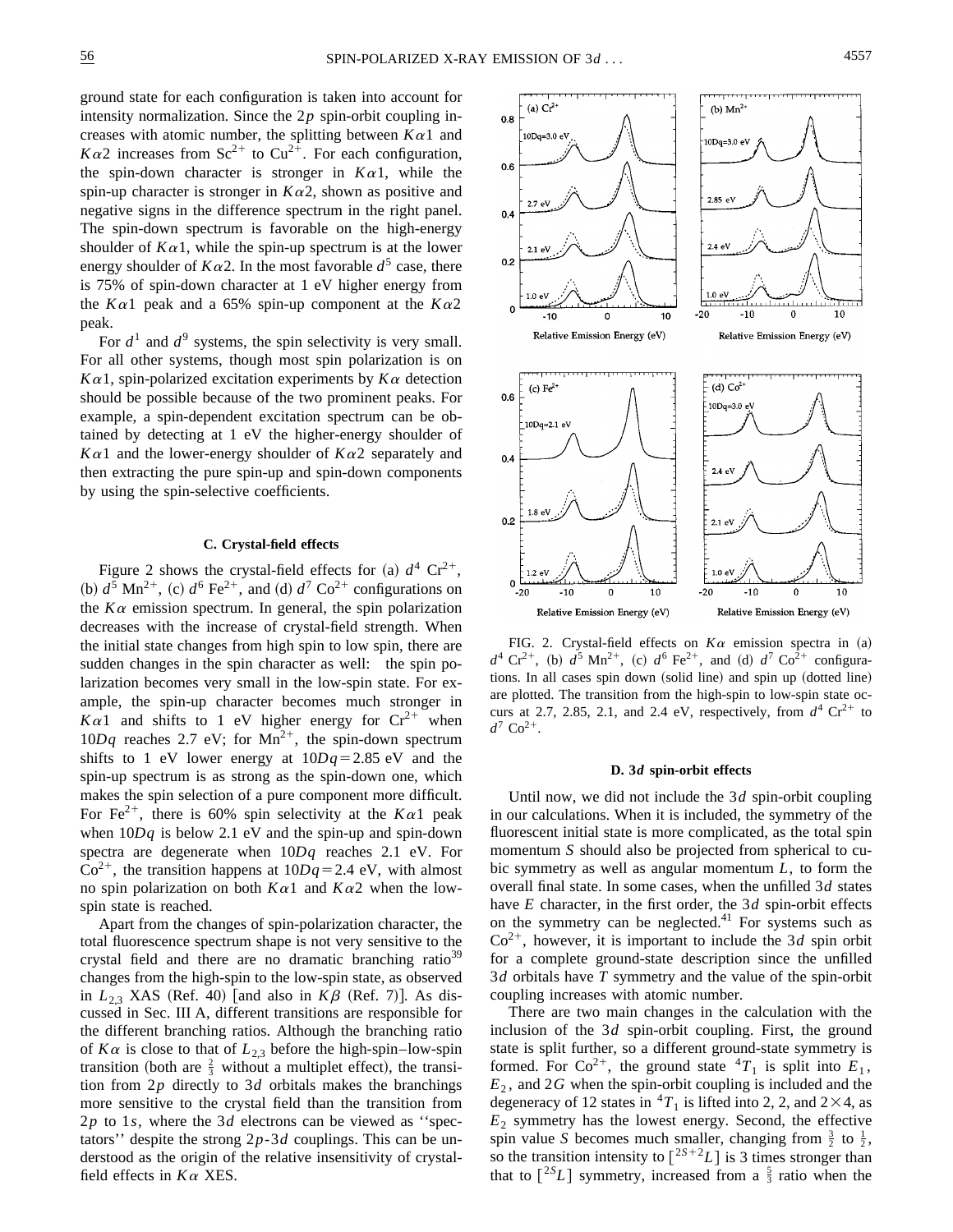

FIG. 3. 3*d* spin-orbit effects on *K*<sup>a</sup> emission spectra in  $Co<sup>2+</sup>$ : (top) including 3*d* spin-orbit coupling and (bottom) without 3*d* spin-orbit coupling. Plotted are spin-up (dotted line) and spin-down (solid line) spectra.

3*d* spin orbit is neglected. The spin-polarized spectra including the 3*d* spin-orbit coupling is compared with the one without in Fig. 3. The total spectrum shape is somewhat different in these two spectra, although the spin-polarization character did not change drastically. Thus, despite the different state symmetry, the  $K\alpha$  XES spectrum shape and spinpolarization characters are not so sensitive to the 3*d* spinorbit coupling, so it can be safely neglected in the simulation.

#### **E. Charge-transfer effects**

In this section an example of charge-transfer effects on the multiplet calculations of Ni<sup>2+</sup>  $K\alpha$  emission is given. The important improvement with respect to the crystal-field multiplet model is that the ground state is described as a linear combination of the configurations  $3d^8$ ,  $3d^9L$ , and  $3d^{10}LL'$ in the charge transfer multiplet model. *L* denotes a hole in the (ligand) valence band. We start from the initial state of the  $K\alpha$  process, where the 1*s* core hole is created. This state is constructed from the configurations  $1s^13d^8$ ,  $1s^13d^9L$ , and  $1s<sup>1</sup>3d<sup>10</sup>LL'$ . It is assumed that the potential of a 1*s* core hole is similar to that of a 2p core hole in the  $K\alpha$  final state. The parameters that determine the relative energies of the states are the charge-transfer energy  $E$ , the correlation energy *U*, the core potential energy *Q*, and the hybridization strength *T*. The parameter values for  $NiF<sub>2</sub>$  are taken from 2*p* photoemission experiments:  $AE = 4.3$  eV,  $U = 7.3$  eV,  $Q=7.5$  eV, and  $T=2$  eV.<sup>42</sup> The uncertainty of these parameter values is on the order of 0.5  $eV^{26}$  (see Fig. 4).



FIG. 4. Energy-level diagram in the charge-transfer model for  $NiF<sub>2</sub>$ . The uncertainty of the values is on the order of 0.5 eV. Each state is a linear combination of three different configurations. Since the configuration  $1s^13d^9L$  has the lowest energy after the x-ray absorption process, the hybridized intermediate state has about 60%  $1s<sup>1</sup>3d<sup>9</sup>L$  character.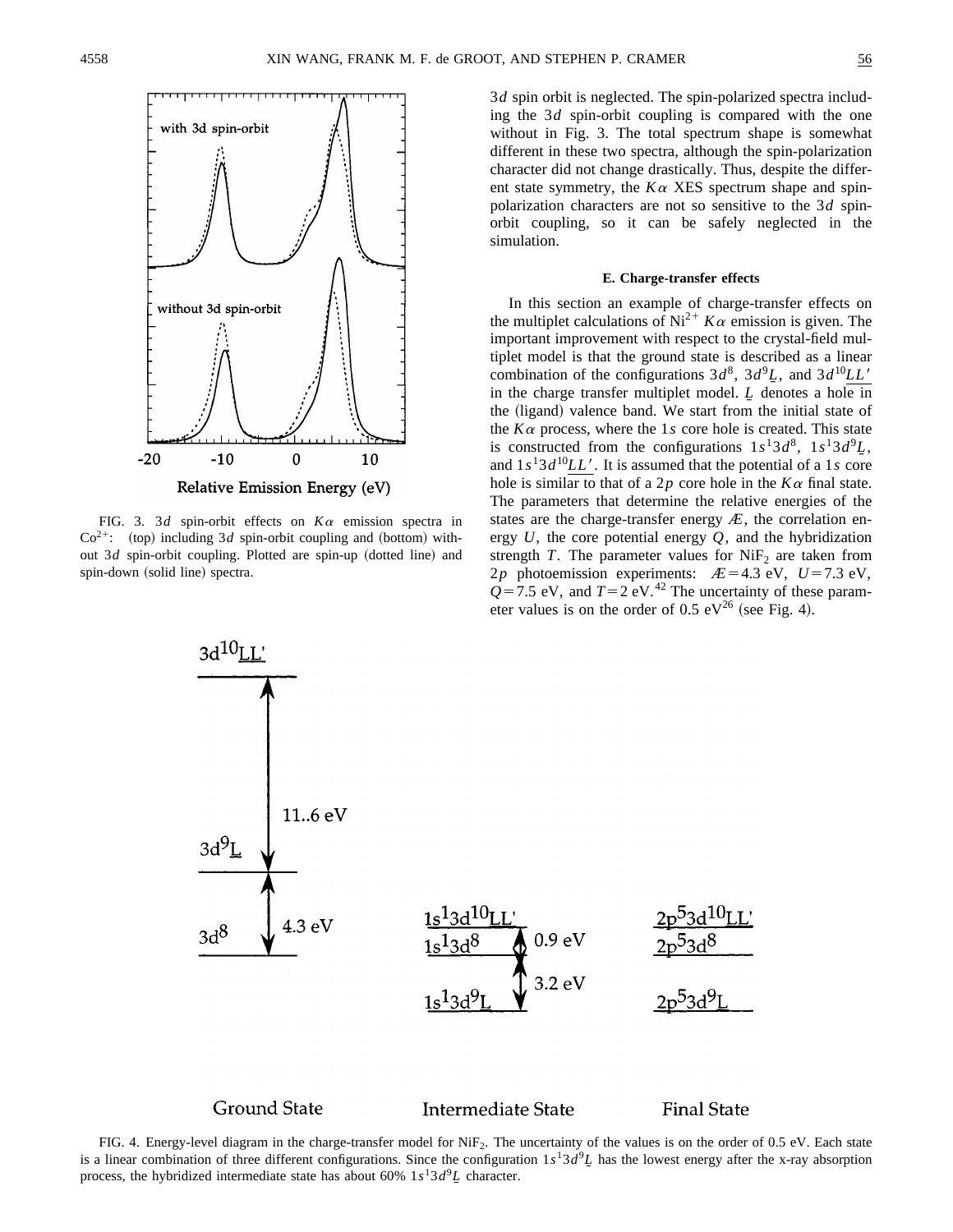

FIG. 5. Charge-transfer effects in Ni<sup>2+</sup> on (a)  $K\alpha$  emission and (b)  $K\alpha$  emission: (top) ligand-field multiplet calculation, and (bottom) charge-transfer multiplet calculation. Plotted are spin-up (dotted line), spin-down (solid line), and total spectra (dash-dotted line).

The result is that in the initial state of  $K\alpha$  x-ray emission the state with the lowest energy is  $1s^13d^9L$ . Its energy is at  $E-Q$  with respect to  $1s^13d^8$ ,  $E-Q$  being  $-3.2$  eV. In  $K\alpha$  (and the same is true for  $K\beta$ ) it is important to include also the third state  $1s<sup>1</sup>3d<sup>10</sup>LL'$ , which is positioned at an energy  $2\mathcal{A} - 2\mathcal{Q} + U$  with respect to  $1s^13d^8$  being 0.9 eV. This gives the initial state of  $K\alpha$  x-ray emission as about 60%  $1s^13d^9L$  character, 30%  $1s^13d^8$ , and 10%  $1s<sup>1</sup>3d<sup>10</sup>LL'$ , with an overall symmetry still the same as that of the  $3\overline{d}^8$  ground state  $\binom{3}{4}$ .

Charge-transfer effects on the calculated Ni<sup>2+</sup>  $K\alpha$  emission are presented in Fig.  $5(a)$ . The total spectrum shape does not change much, except to be broader, and there is slightly more mixed-spin character in  $K\alpha$ 1. To some extent, this justifies the use of single-configuration ligand-field multiplet calculations for  $K\alpha$  emission spectra and supports the argument made in Sec. II that the emission spectra are more sensitive to the level symmetry instead of the electronic configurations.

We also performed the same charge-transfer multiplet calculation on Ni<sup>2+</sup>  $K\beta$  emission spectra in Fig. 5(b). The parameters used are the same as in the  $K\alpha$  calculation. It is found that in  $K\beta$  emission both the spectrum shape and spinpolarization character change with charge-transfer effects. There is more spin-up character in the main peak as compared with the single-configuration multiplet calculation and the satellite intensity is much more reduced. As argued in Ref. 8, the increase of covalency, i.e., the increase percentage of  $1s^13d^9L$  character in the initial state, would reduce the spin selectivity in  $K\beta$ . This is more significant for late transition-metal ions where the main peak and satellite have smaller splittings. The ligand-field multiplet calculation remains to be a good model for ions with large energy splittings.

## **IV.**  $K\beta$  **XES RESULTS**

The Mn, Fe, and Ni  $K\beta$  emission spectra of various compounds have been experimentally recorded, as well as theoretically calculated, using the ligand-field multiplet model or the charge-transfer model.<sup>5–8</sup> For ionic systems with large main peak and satellite separations, the crystal-field multiplet model works well. Although similar calculations have been presented before, $6 \text{ we first summarize the trends in calculated}$  $K\beta$  spectra so that the difference with  $K\alpha$  spectra can be better appreciated.

#### A. Final-state character of  $K\beta$  **XES**

The  $K\beta$  XES initial state can be described in the same way as for  $K\alpha$  XES, as the creation of a 1*s* core hole. The spin-polarized component can be constructed also from <sup>2</sup>*SL* and  $2s+2L$  symmetries with the same formula given in Sec. III A. However, the final state in  $K\beta$  is different, where a 3*p* electron instead of a 2*p* electron makes the transition to fill the 1*s* core hole. The main difference between  $K\alpha$  and  $K\beta$  XES then is the 3*p*-3*d* two-electron interactions instead of 2*p*-3*d*, as well as the 3*p* spin-orbit coupling. As shown in Table I, where all the atomic values of Slater integrals and spin-orbit couplings of final states of both  $K\alpha$  and  $K\beta$  are tabulated, both the Coulomb ( $F_{p,d}$ ) and exchange ( $G^1, G^3$ ) interactions of 3*p*-3*d* are much stronger because the 3*p* wave function overlaps much more with the 3*d* wave function, though the 3*p* spin-orbit coupling is much weaker than 2*p* spin-orbit coupling. The consequences are that the splittings in  $K\beta$  XES are largely due to the  $3p-3d$  exchange interaction, as proposed by Tsutsumi, Nakamari, and Ichikawa. $11$  The energy difference between the main peak  $K\beta_{13}$  and the satellite  $K\beta'$  is given by  $\angle E = J(2S+1)$ , where *J* is the exchange parameter, which is on the order of 15 eV, and *S* is the net valence electron spin. The 3*p* spin orbit splits the states further within 1 eV.

## **B.**  $K\beta$  emission spectra

 $K\beta$  calculations were carried out in the same way as those for  $K\alpha$  XES. In Fig. 6 the spin-polarized  $K\beta$  emission spectra of first-row transition-metal ions are presented. Each spectrum is aligned with its own ''center of gravity'' energy at 0 eV. Clearly the satellite emission is almost 100% spin up in polarization, while the main peak is greater than 60% spin down. A more realistic simulation would use larger lifetime broadening for the satellite region due to 3*p*3*d*3*d* super Coster-Kronig decay: the satellites appear sharper than in the experimental spectra. In most cases, the spin polarization is stronger in  $K\beta$  XES than in  $K\alpha$  XES and the spin-up and spin-down x-ray-absorption spectrum can be obtained by tuning the detecting channels to the main peak and the satellite, respectively. Even when the main peak is not favorable in spin-down character, the satellite remains purely spin up.

The  $K\beta$  spectrum shape is also quite different among different transition-metal ions. Since the intensity ratio of  $K\beta'$  and  $K\beta_{1,3}$  is  $S/(S+1)$ , for systems such as  $d^1$  and  $d^9$ , the satellite intensities are very small and the separation of  $K\beta_{1,3}$  and  $K\beta'$  is also small because of the correlation with the net spin *S*. Although the degree of spin polarization is higher in  $K\beta$  XES, in  $d^1$  and  $d^9$  cases  $K\alpha$  detection of spin-polarized spectra appear preferable since there are two distinct peaks with primarily spin-up or spin-down character. Even for  $d^8$  cases such as Ni(II), the higher fluorescence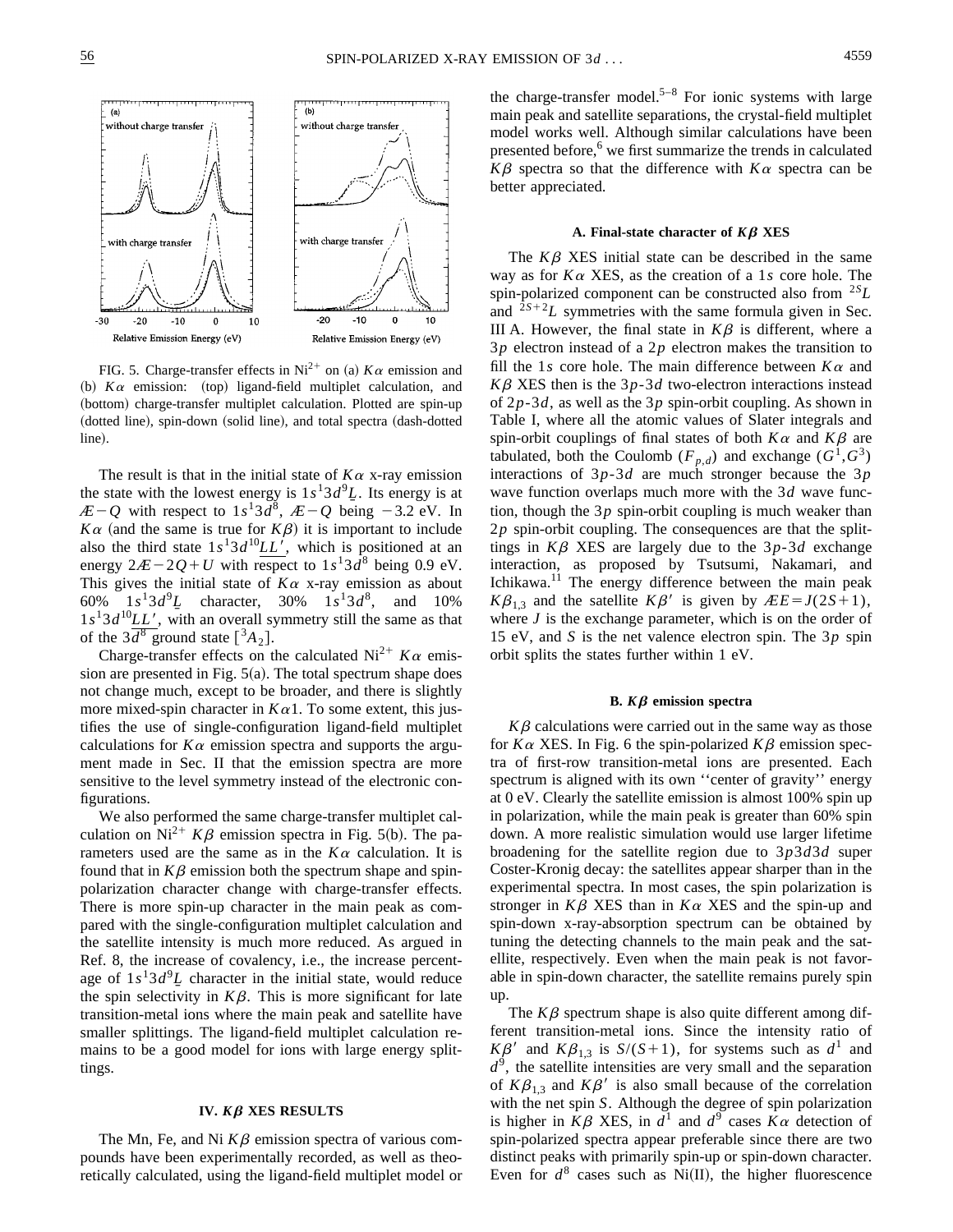

FIG. 6. Spin-polarized  $K\beta$  x-ray-emission spectra of first-row transition-metal ions using the ligand-field multiplet calculation in  $O<sub>h</sub>$ symmetry. Plotted in the left panel are spin-down spectra (solid line) and spin-up spectra (dotted line). All Slater integrals are reduced to 70% of their Hartree-Fock values.  $10Dq$  is used as 0.9 eV in all cases. Broadening parameters used are 1.5 eV (FWHM) Lorentzian and 0.5 eV (FWHM) Gaussian. The difference spectra of spin down and spin up are shown in the right panel.

yield might make  $K\alpha$  detection preferable. The comparison between  $K\alpha$  and  $K\beta$  will be discussed in detail in Secs. V and VI.

pling in the calculation, the initial-state symmetry changes from  ${}^{4}T_{1}$  to  $E_{2}$  and the transition to the high-symmetry component in the spin-up spectrum is increased from  $\frac{1}{5}$  to  $\frac{1}{3}$ ;

# **C. Crystal-field effects**

The change of the  $K\beta$  XES shape of Mn<sup>2+</sup> with the crystal field was calculated previously; it was found that only the lower-energy shoulder of the main peak is slightly sensitive to the crystal-field strength before the high-spin to low-spin transition occurs. Figure 7 shows the crystal-field effects on the spin-polarization character on  $(a)$   $d^4$  Cr<sup>2+</sup>,  $(b)$  $d^5$  Mn<sup>2+</sup>, (c)  $d^6$  Fe<sup>2+</sup>, and (d)  $d^7$  Co<sup>2+</sup> configurations. In general, the spectrum shape does not change much for a given spin state, while spin polarization decreases from highspin to low-spin states. The high-spin state has a much stronger satellite because of the intensity correlation of the net spin *S*. The transition happens at 2.7 eV for  $Cr^{2+}$ , 2.85 eV for  $Mn^{2+}$ , 2.1 eV for  $Fe^{2+}$ , and 2.4 eV for  $Co^{2+}$ . As in  $K\alpha$ , there is no spin selection for low-spin Fe<sup>2+</sup> because of the zero spin. When the transition occurs, the spin-up spectrum shifts most of its weight to higher energy and the main peak where the spin-down character dominated shifts  $\sim$  1 eV to lower energy, causing much smaller spin selectivity at both the main peak and the satellite. However, the weakening of satellite intensity and the  $\sim$  1-eV lower-energy shift of the main peak in the low-spin state make a spin state ''labeling'' possible. For an unknown complex, the relative intensity of the main peak energy versus the satellite can be used to determine the spin state. This spin state sensitivity in  $K\beta$  emission can also be used to generate site-selective x-ray absorption in spin state mixtures<sup>7,15</sup> by detecting at emission energies preferable to high-spin or low-spin states.

# **D. Spin-orbit effects**

We examine the 3*d* spin-orbit effects on the  $K\beta$  XES also on  $Co^{2+}$  in Fig. 8. When including the 3*d* spin-orbit cou-



FIG. 7. Crystal-field effects on  $K\beta$  emission spectra in (a)  $d^4$  Cr<sup>2+</sup>, (b)  $d^5$  Mn<sup>2+</sup>, (c)  $d^6$  Fe<sup>2+</sup>, and (d)  $d^7$  Co<sup>2+</sup> configurations. In all cases spin down  $\alpha$  (solid line) and spin up  $\alpha$  (dotted line) are plotted. The transition from the high-spin to low-spin state occurs at 2.7, 2.85, 2.1, and 2.4 eV, the same as in  $K\alpha$  emission spectra.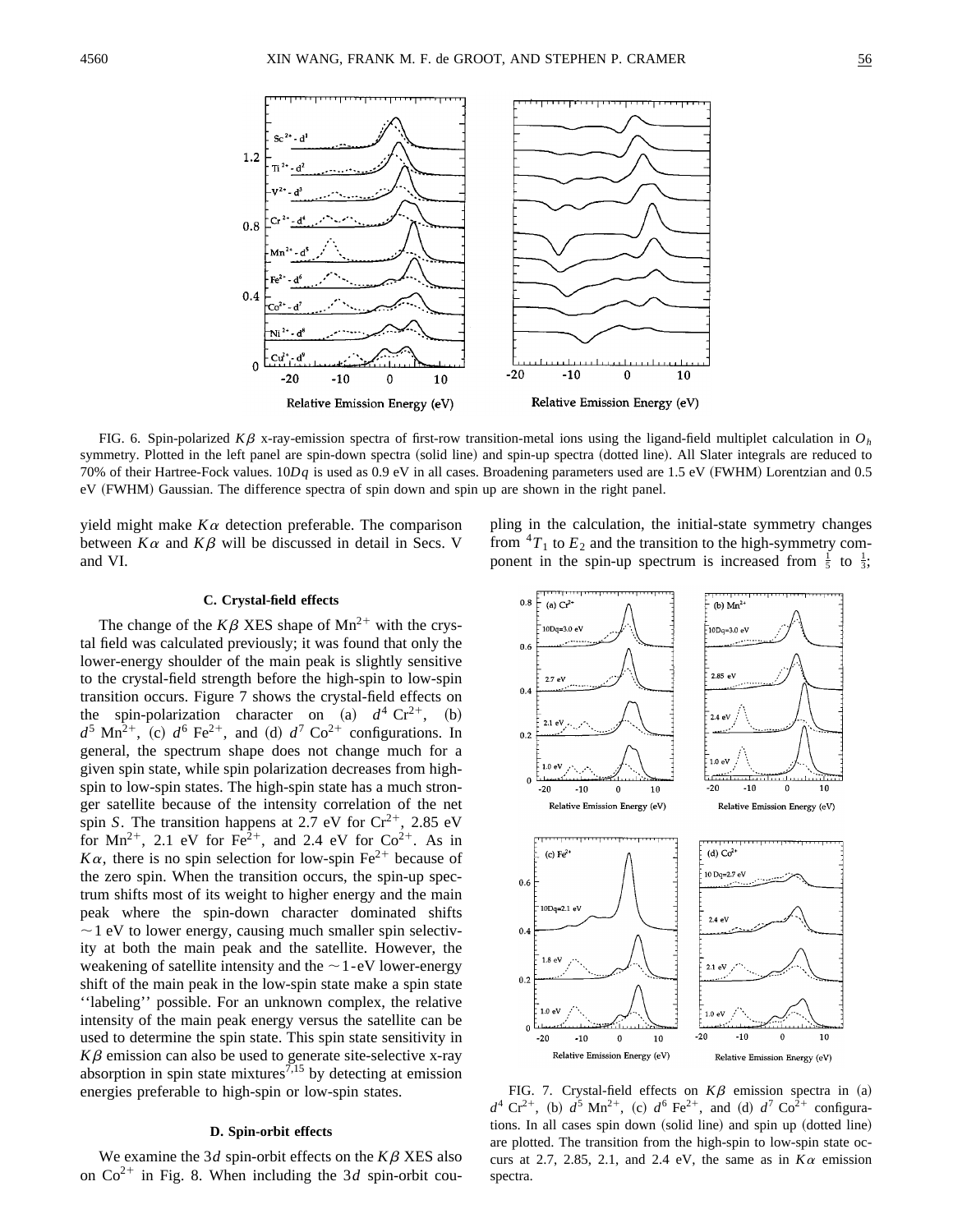



FIG. 8. 3*d* spin-orbit effects on  $K\beta$  emission spectra in  $Co<sup>2+</sup>$ : (top) including the 3*d* spin-orbit coupling calculation, the spin-up (dotted line) and spin-down (solid line) spectra, and (bottom) without  $3d$  spin-orbit coupling calculation, the spin-up (dotted line) and spin-down (solid line) spectra.

therefore there are mixed-spin characters in both the main peak and the satellite. This is more important in  $K\beta$  than in  $K\alpha$  XES because the final-state exchange splitting is more sensitive to the 3*d* spin-orbit coupling. As shown in Fig. 8, the spin-down spectrum does have some contributions to the satellite intensity, but it is still largely spin-up character. In the main peak, however, the spin-up intensity is much larger and the selectivity for spin down becomes quite small. This result can be generalized to all the electronic configurations with empty *E* levels that have relative large 3*d* spin-orbit coupling. We conclude that the 3*d* spin-orbit coupling should be included in  $K\beta$  XES calculations and is quite important for the unfilled orbitals with *E* levels, where the spin character in the satellite is not purely spin up, and the spin selectivity at the main peak is also reduced.

# **V. COMPARISON WITH EXPERIMENTS**

Until now, spin-polarized excitation spectra have been demonstrated only for transition-metal  $K\beta$  spectra. Based on the theoretical predictions made above, we examined the  $K\alpha$  emission and excitation spectra for high-spin tetrahedral  $Ni^{2+}$  in  $(PPh_4)_2[Ni(SePh)_4]$  (Ref. 43) as well as Ni  $K\beta$  emission and excitation spectra of  $NiF<sub>2</sub>$ . The experiments were carried out on beamline  $X-25$  (Ref. 44) at the National Synchrotron Light Source, with apparatus and procedures as described previously.<sup>45</sup> A Ge $(620)$  crystal was used to monochromatize the  $K\alpha$  fluorescence, while four Ge(642) crystals were used for  $K\beta$  experiments. The emission spectra were taken by rotating the analyzer crystal(s) with a fixed excitation energy. Alternatively, the excitation spectra were re-

FIG. 9. Comparison of experimental  $K\alpha$  emission spectrum (top, solid line) of  $(PPh_4)_2[Ni(SePh)_4]$  with the ligand-field multiplet calculation (bottom) in  $T<sub>d</sub>$  symmetry. Calculated spectra are spin-up (dotted line), spin-down (solid line), and total spectra (solid line).

corded by fixing the analyzer crystal $(s)$  at certain emission energies while scanning the beamline monochrometer energy.

The experimental Ni  $K\alpha$  emission spectrum of  $(PPh_4)_2[Ni(SePh)_4]$  is compared with theoretical calculations in Fig. 9. The calculation used  $T<sub>d</sub>$  symmetry with  $10Dq$ = 0.9 eV to simulate the high-spin Ni<sup>2+</sup> geometry. In a  $T_d$ environment, the ground state  $3d^8$  has a  $^3A_2$  symmetry and the  $K\alpha$  spin-dependent initial states are therefore constructed from  $\frac{3}{4}[^{4}A_{2}]$  for spin-down and  $\frac{1}{4}[^{4}A_{2}] + [{}^{2}A_{2}]$  for spin-up transitions. Since the spin-polarization character in  $K\alpha$  XES is not sensitive to the charge-transfer effects or the 3*d* spinorbit coupling, they were neglected in the calculation. All Slater integrals were reduced to 70% of their Hartree-Fock values.

From the spin composition derived from the simulation (only two peaks), it is predicted that the high-energy side of  $K\alpha$ 1 is more favorable for spin-down transitions, while the low-energy side of  $K\alpha 1$  represents mostly spin-up transitions. On  $K\alpha$ 2, the spin-up and spin-down energies are really the same. The excitation spectra  $(Fig. 10)$  bear out these predictions. The  $1s \rightarrow 3d$  transition is clearly visible when monitoring 2.1 eV to the high-energy side of  $K\alpha$ 1, but almost no pre-edge intensity is observed when monitoring 1.3 eV on the low-energy side of  $K\alpha$ 1. This is consistent with the fact that the vacancies available in the 3*d* orbitals in the high-spin  $d^8$  configuration are both spin down. Therefore, only spin-down  $1s \rightarrow 3d$  transitions are allowed. This confirms again the spin polarization in  $K\alpha$  emission spectrum, as predicted from the ligand-field calculation.

For comparison, we show the  $K\beta$  NiF<sub>2</sub> experimental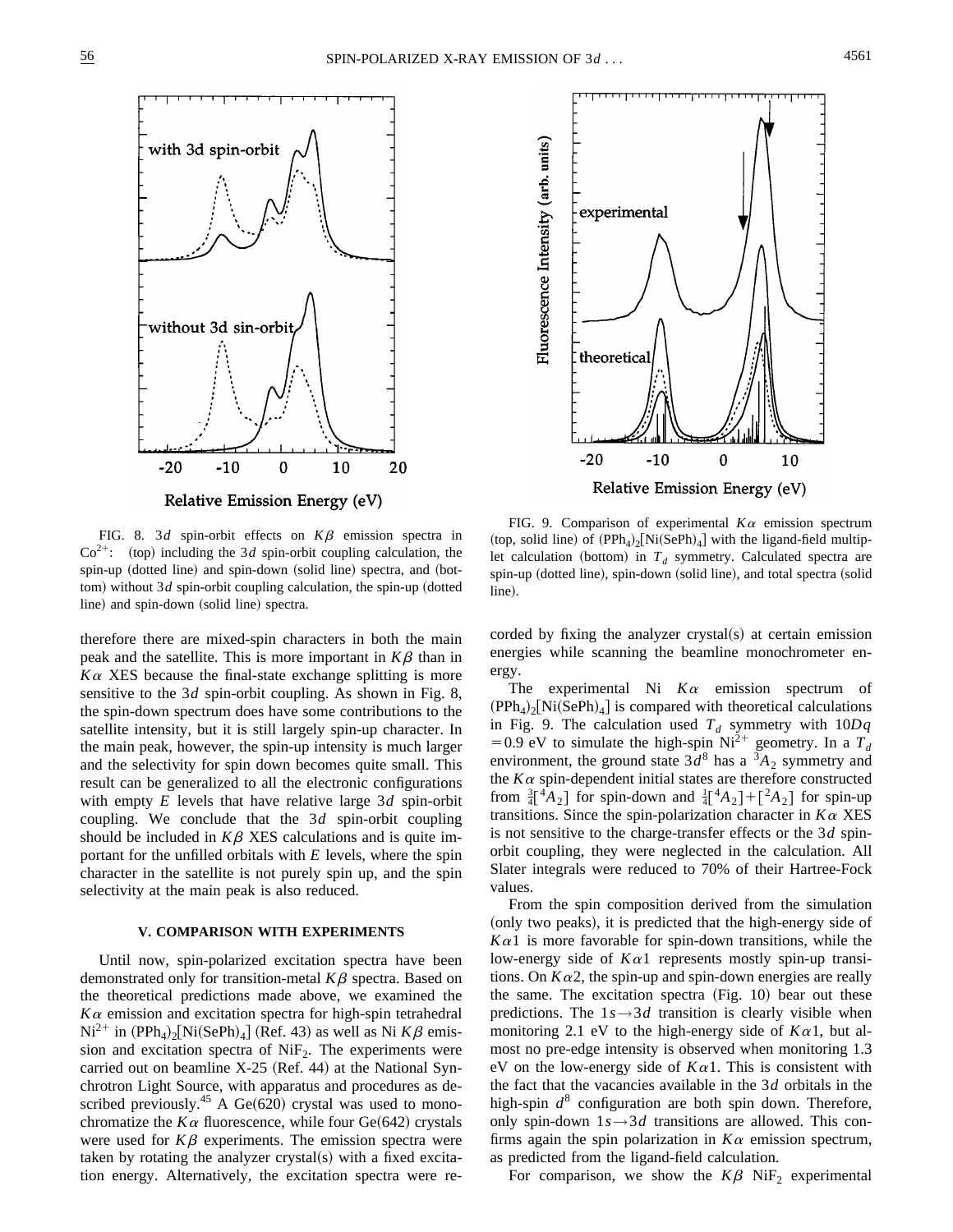

FIG. 10. Experimental spin-polarized excitation spectra of  $(PPh_4)_{2}$ [Ni(SePh)<sub>4</sub>] by  $K\alpha$  detection. Mostly the spin-up spectrum  $(doted line)$  was taken monitoring at the 2.1-eV low-energy shoulder of  $K\alpha$ 1 and mostly the spin-down spectrum (solid line) at the 1.3-eV high-energy shoulder of  $K\alpha$ 1, as indicated by arrows in Fig. 9.

emission spectrum and simulations in Fig. 11 and the spinpolarized excitation spectra in Fig. 12. Notice that the main peak  $K\beta_{13}$  has most of the intensity in the spectrum, with some small satellite features. The charge-transfer multiplet model was used to simulate the  $K\beta$  emission spectrum. The excitation spectra  $(Fig. 12)$  reflect mostly spin-up and spindown components at the satellite and the main peak, respectively. As with the  $K\alpha$  spectra, there are similar effects in the  $1s \rightarrow 3d$  region, which is visible only in the spin-down spectrum.

#### VI. COMPARISON BETWEEN  $K\alpha$  AND  $K\beta$

Theoretical and experimental comparisons of  $K\alpha$  and  $K\beta$  XES of first-row transition-metal ions reveal that there is similar information content in both spectra. Both emission spectra are spin polarized. In general, the spin selectivity in  $K\beta$  XES is larger than in  $K\alpha$  XES, especially at the satellite  $K\beta'$ , where the spin-up character is almost pure. However, the intensity of the  $K\beta'$  feature is sometimes too small to be useful. In  $K\alpha$  XES, there are always two well-separated peaks, and different spin character can be recorded by monitoring at the lower- and higher-energy shoulders of  $K\alpha 1$  or the lower-energy shoulder of  $K\alpha$ 2. The  $K\beta$  spectrum shape is more sensitive to changes from high-spin to low-spin states than  $K\alpha$ . Experimental results on Mn<sup>5</sup>, Fe<sup>7</sup>, and Ni<sup>9</sup> compounds have shown that the  $K\beta$  emission spectra are sensitive to both oxidation states and spin states; therefore, chemical sensitivity and site selectivity in a chemically mixed cluster are better achieved by detecting  $K\beta$  emission.



Relative Emission Energy (eV)

FIG. 11. Comparison of the experimental  $K\beta$  emission spectrum (top, solid line) of  $NiF<sub>2</sub>$  with the charge-transfer multiplet calculation (bottom) in  $O_h$  symmetry. Calculated spectra are spin-up (dotted line), spin-down (solid line), and total spectra (solid line).

The  $K\alpha$  emission and the excitation spectroscopy has certain advantages because of the higher fluorescence yield and the longer and more constant 2*p* core hole lifetime. The fluorescence yield of  $K\alpha$  is 5–10 times stronger than  $K\beta$  $(Ref. 46)$  for first-row transition-metal ions. Since the main obstacle in many experiments is the low efficiency of the collecting spectrometer, this increase in  $K\alpha$  fluorescence makes the experiment much easier.

To compare quantitatively the spin-polarized results by  $K\alpha$  and  $K\beta$  detection, we evaluate the signal-to-noise ratio  $P\sqrt{I}$  from the theoretical emission spectra in the case of  $Ni(II)$ , where  $P$  is the spin-polarization coefficient at certain emission energy and *I* is the intensity at that energy. Suppose we take the spin-polarized excitation spectra by detecting at  $K\alpha 1, K\alpha 2$  and  $K\beta_{1,3}, K\beta'$ , respectively. Since  $P=0.242$  at *K* $\alpha$ 1, -0.136 at *K* $\alpha$ 2, 0.201 at *K* $\beta$ 1,3, and -0.278 at  $K\beta'$  and the fluorescence yields are 0.355 for  $K\alpha$  and 0.05 for *K* $\beta$ , *P* $\sqrt{I}$  is therefore 0.145 at *K* $\alpha$ 1, -0.081 at *K* $\alpha$ 2, 0.036 at  $K\beta$ , and  $-0.055$  at  $K\beta'$ , respectively. This result confirms again that although the polarization is higher in the  $K\beta$  spectra, the signal-to-noise ratio for spin-polarized results is certainly better by  $K\alpha$  detection.

Because of the coherence of excitation and emission process, the width of the excitation spectrum is essentially determined by the narrower final-state core hole width. Since the  $2p$  core hole lifetime<sup>47</sup> is much longer on average than the 3*p* hole, there should be a more dramatic line-sharpening effect by  $K\alpha$  detection. Also, the 2p core hole broadening is almost a constant<sup>29</sup> because of the mixed symmetries due to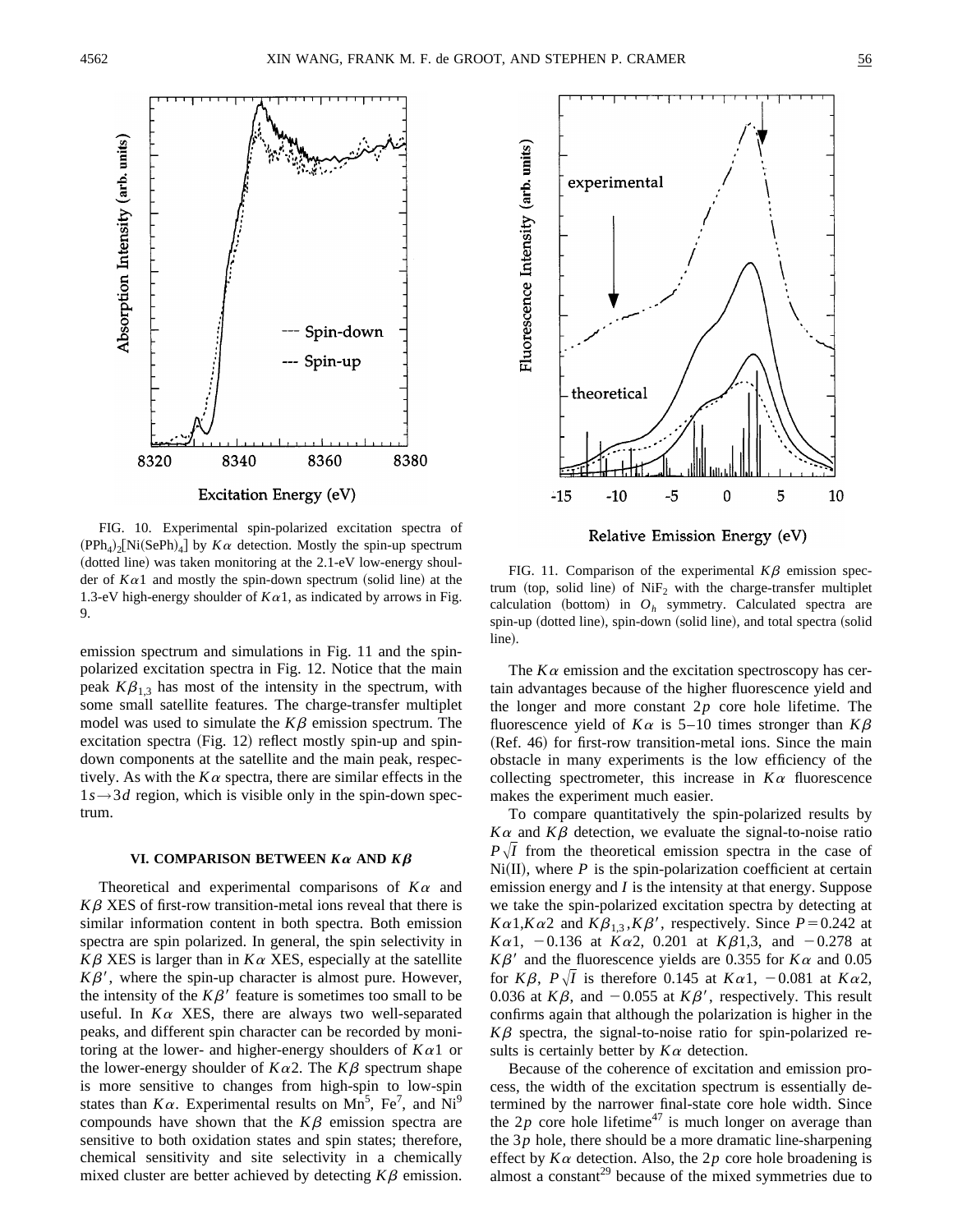

FIG. 12. Experimental spin-polarized excitation spectra of  $NiF<sub>2</sub>$ by  $K\beta$  detection. The spin-up spectrum (dotted line) was taken monitoring at the satellite  $K\beta'$  and mostly the spin-down spectrum (solid line) monitoring the 1-eV higher-energy shoulder of  $K\beta_{1,3}$ , as indicated by arrows in Fig. 11.

the 2*p* spin-orbit coupling. This is in contrast to the 3*p* core hole, where the broadening factors are multiplets dependent and the lower-energy multiplets have shorter lifetimes because of the strong 3*p*-3*d* couplings and the 3*p*3*d*3*d* super Coster-Kronig decay process.<sup>30</sup> This means that when comparing the excitation spectrum monitoring different  $K\beta$  features care must be taken to exclude the effect of different broadenings, while the  $K\alpha$  excitation spectrum can be processed directly.

# **VII. CONCLUSION**

The spin-polarized  $K\alpha$  XES and  $K\beta$  XES of first-row transition-metal ions have been calculated by using the ligand-field multiplet model. It was found that the  $K\alpha$  XES has large spin effects especially at  $K\alpha$ 1, although the two prominent peaks are separated by the 2*p* spin-orbit coupling. An experiment based on this prediction has been carried out on a Ni compound and the excitation spectrum shows a strong pre-edge feature when monitoring the higher-energy shoulder of  $K\alpha$ 1 where the spin down is dominant, with almost no intensity while monitoring the lower energy should of  $K\alpha$ 1 where it is mostly spin up. The results on the Ni  $K\beta$  experiment have also confirmed the spin-polarization assignment from theoretical analysis.

The ground-state symmetry determines the spectrum shape in *K* emission instead of electronic configurations, although the charge-transferred state is dominant after the creation of a 1*s* core hole. The  $K\alpha$  XES in general is not sensitive to the crystal field and 3*d* spin-orbit coupling, but the shape and the spin polarization in  $K\beta$  XES are. There is no dramatic branching ratio changes in  $K\alpha$  XES when the initial-state changes character from high spin to low spin, despite the identical final state as in  $L_{2,3}$  absorption edges (where the branching ratio changes with the change of spin state).

Similarities and differences are given when comparing the  $K\alpha$  and  $K\beta$  XES as well as the  $K\alpha$  and  $K\beta$  detected excitation spectra. There are similar information contents in both methods, but the higher fluorescence yield of  $K\alpha$  makes the experiments much easier and the signal-to-noise ratio in the spin-polarized spectrum higher. The sharper lifetime broadening of the 2*p* core hole would have a more dramatic effect on line sharpening.

#### **ACKNOWLEDGMENTS**

We are grateful to Professor P. Mascharak (Santa Cruz, University of California) for providing the Ni compound and to Dr. C. R. Randall (Berkeley, Lawrence Berkeley Laboratory) for making the  $NiF<sub>2</sub>$  data available. We thank M. M. Grush and J. Wang (Davis, University of California) for experimental help. X.W. would also like to thank Professor A. Kotani (Tokyo, University of Tokyo) for helpful discussions. This work was funded by the National Institutes of Health  $(Grant No. GM-48145)$  and the Department of Energy, Office of Health and Environmental Research. National Synchrotron Light Sources is founded by the Department of Energy, Basic Energy Research.

- <sup>1</sup>*X-ray Absorption: Principles, Applications, Techniques of EXAFS, SEXAFS and XANES*, edited by D. C. Konigsberger and R. Prins (Wiley, New York, 1988).
- 2A. Meisel, G. Leonhardt, and R. Szargan, in *X-ray Spectra and Chemical Binding*, edited by R. Gomer (Springer-Verlag, Berlin, 1989).
- <sup>3</sup>B. Ekstig, E. Källne, E. Noreland, and E. Manne, Phys. Scr. 2, 38  $(1970).$
- <sup>4</sup>K. Hämäläinen, C.-C. Kao, J. B. Hastings, D. P. Siddons, L. E. Berman, V. Stojanoff, and S. P. Cramer, Phys. Rev. B **46**, 14 274 (1992).

 ${}^5G$ . Peng, F. M. F. de Groot, K. Hämäläinen, J. A. Moore, X. Wang, M. M. Grush, J. B. Hastings, D. P. Siddons, W. H. Armstrong, O. C. Mullins, and S. P. Cramer, J. Am. Chem. Soc. **116**, 2914 (1994).